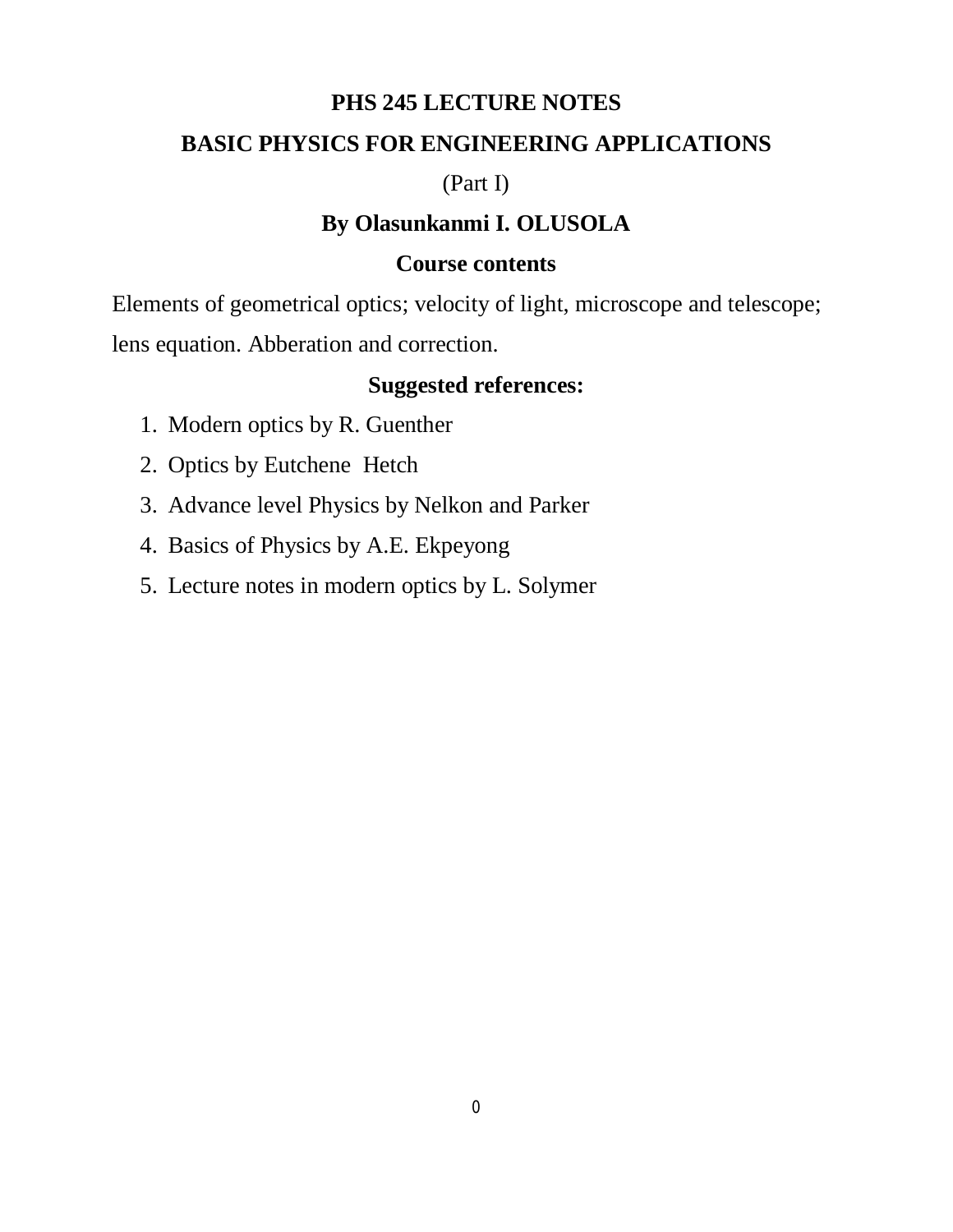### **PROPAGATION OF LIGHT USING GEOMETRY**

Geometrical optics is an idealized optics that essentially ignores the wave nature of light. It is optics for negligible wavelength (i.e.  $\lambda \rightarrow 0$ ) in comparison to the object encountered. It neglects interference, diffraction effects and polarization and uses rays to the path of light through reflecting and refracting bodies.

Within the approximation represented by geometrical optics, light is understood to travel out from its source along straight lines or **rays.** The laws of geometrical optics that describe the subsequent direction of the rays are law of reflection and law of refraction.

**Law of reflection**: When a ray of light is reflected at an interface dividing two uniform media, the reflected ray remains within the **plane of incidence**, and the angle of reflection equals the angle of incidence. The plane of incidence includes the the incidence ray and the normal to the point of incidence.

Law of refraction (Snell's law): When a ray of light is refracted at an interface dividing two uniform media, the transmitted ray remains within the plane of incidence and the sine of angle of refraction is directly proportional to the sine of angle of incidence.

These laws can be visually seen in the following figure



 $\theta_i = \theta_r$ 

 $\frac{\sin \theta_i}{\sin \theta_i} = const \tan t$  $\sin \theta_t$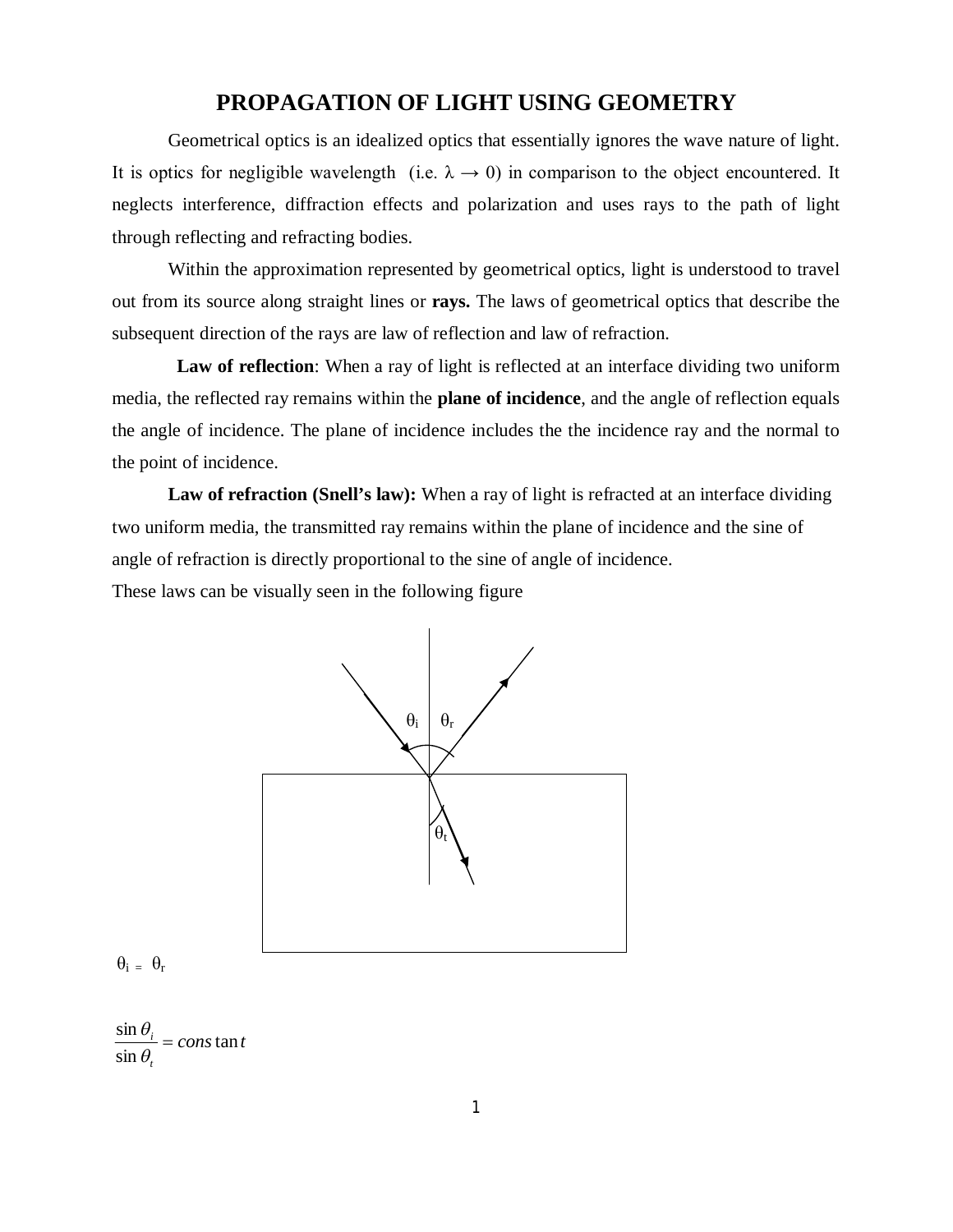### **Huygens' Principle**

The Dutch Physicist, Christian Huygens imagined each poit of a propagating disturbance as capable of originating new pulses that contributed to the disturbance an instant later. To show how his model of light propagation implied laws of geometrical optics, he formulated a principle which states that "each point on the leading surface of a wave disturbance may be regarded as a secondary source of spherical waves, which themselves progress with the speed of light in the medium and whose envelopes at later times constitutes the new wavefront. This principle is useful for obtaining the two laws of geometrical optics.

### **Fermat's Principle**

This is another law of geometrical optics which states that nature is economical, and thus requires that the time required for light to travel from point A to point B is the minimum time required. This law can be used to prove both the law of reflection and refraction.

#### **Optical Path Length (OPL)**

OPL is the distance light would have travelled if it were in vacuum instead of some some optical media for the same amount of time. Suppose that we have some stratified material composed of m layers, each having a different index of refraction. The transit time across the layers will then be

> $=\frac{1}{c}\sum$  $\sum_{i-1}$  $=$  $=$  $=\frac{61}{1}+\frac{62}{1}+...+$ *m i*  $n_i s_i$ *m*  $i-1 \n\begin{bmatrix} i \\ i \end{bmatrix}$ *i m m c v s v s v s v*  $t = \frac{s}{t}$ 1 1 2 2 1  $\frac{1}{2} + \frac{32}{2} + \dots$ 1 --------------------------------------1.1

Where the summation is called the **optical path length** traversed by the ray.